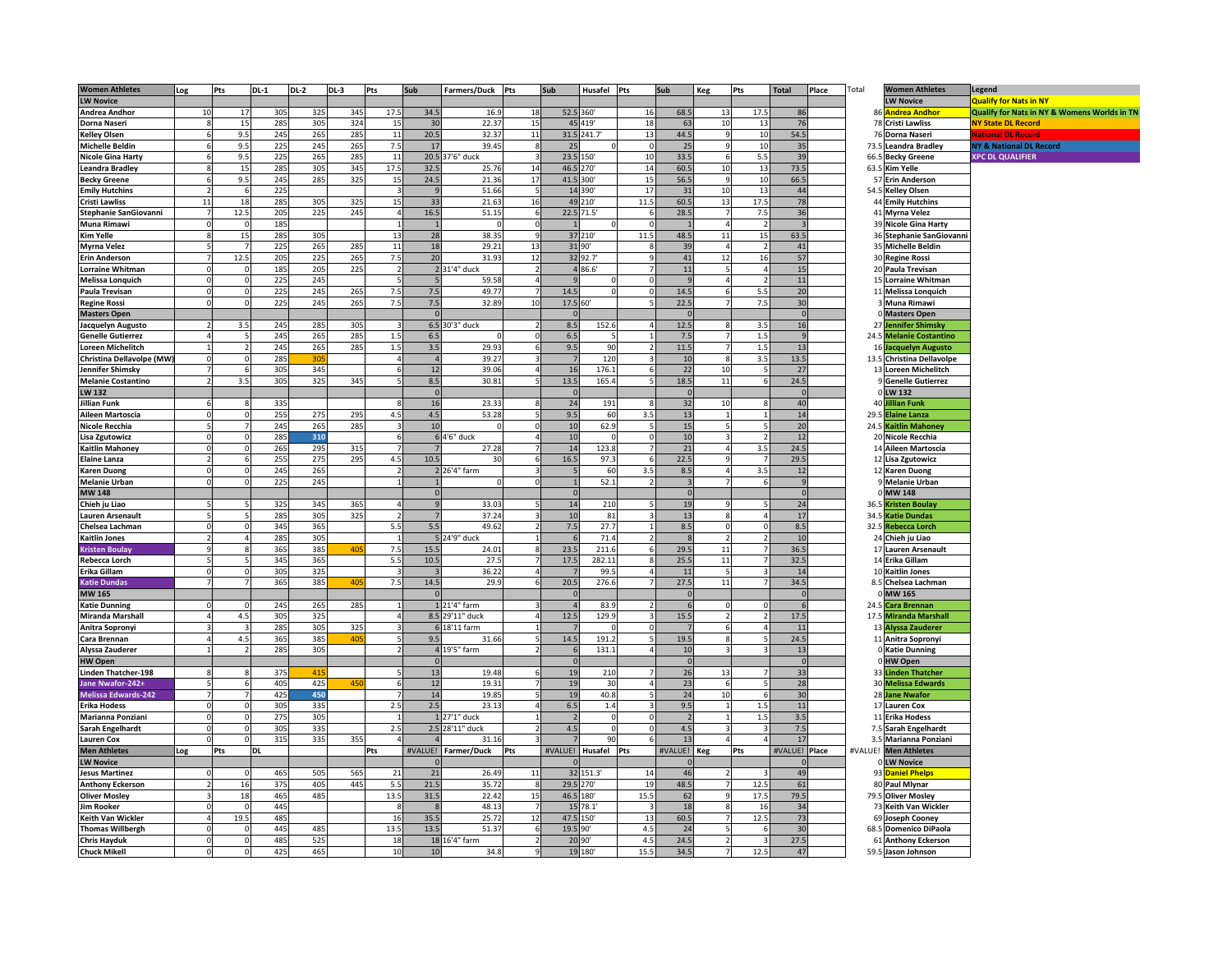| <b>Joseph Cooney</b>      |          | $\mathbf 0$    | 405 | 445 |     |                          |                | 16.55           | 21                     |              | 28 308.4    | 21                       | 49             | 10                      | 20                       | 69             |      | 55 Chris Maulding          |
|---------------------------|----------|----------------|-----|-----|-----|--------------------------|----------------|-----------------|------------------------|--------------|-------------|--------------------------|----------------|-------------------------|--------------------------|----------------|------|----------------------------|
|                           |          | $\Omega$       | 335 | 355 |     | $\overline{\phantom{a}}$ |                | 2 12'1" duck    | $\boldsymbol{\Lambda}$ |              | 6 9 1.5'    | 6                        | 12             | $\overline{z}$          |                          | 15             |      |                            |
| <b>Gary Blanchard</b>     |          |                |     |     |     |                          |                |                 |                        |              |             |                          |                |                         |                          |                |      | 50 Anthony Mecca           |
| Julian Geiman             |          | $\Omega$       | 405 | 445 | 465 |                          |                | 30.3            | 10                     | 19           | 120         | 9                        | 28             |                         |                          | 33             | 49.5 | <b>Adam Emrich</b>         |
| <b>Daniel Phelps</b>      |          | 16             | 505 | 525 | 545 | 19.5                     | 35.5           | 16.96           | 20                     | 55.5         | 300.1       | 20                       | 75.5           |                         | 17.5                     | 93             |      | 49 Jesus Martinez          |
| Jason Johnson             | $\Omega$ | $\Omega$       | 505 | 525 | 545 | 19.5                     | 19.5           | 20.8            | 18                     | 37.5         | 71.02       | $\overline{2}$           | 39.5           | 10                      | 20                       | 59.5           | 48.5 | <b>Andrew Gutman</b>       |
| <b>Chris Maulding</b>     | $\Omega$ | $\mathbf 0$    | 405 | 425 | 445 | 5.5                      | 5.5            | 20.42           | 19                     |              | 24.5 240    | 18                       | 42.5           | $7\phantom{.0}$         | 12.5                     | 55             |      | 47 Chuck Mikell            |
|                           |          |                |     |     |     |                          |                |                 | $\overline{3}$         |              |             |                          |                | $\Omega$                | $\sqrt{2}$               |                |      |                            |
| <b>Nick Sturgen</b>       |          | $\mathbf 0$    | 355 | 375 |     | $\overline{3}$           |                | 3 28'6" farm    |                        |              | 6 125.03    | 11                       | 17             |                         |                          | 17             |      | 34 Jim Rooker              |
| <b>Andrew Gutman</b>      |          | $\Omega$       | 425 | 465 | 485 | 11                       | 11             | 21.46           | 17                     |              | 28 129.05   | 12                       | 40             | 6                       | 8.5                      | 48.5           |      | 33 Julian Geiman           |
| <b>Anthony Mecca</b>      |          | 16             | 465 | 485 |     | 13.5                     |                | 29.5 14'8" duck |                        |              | 34.5 108.03 | $\overline{7}$           | 41.5           | 6                       | 8.5                      | 50             |      | 30 Thomas Willbergh        |
| <b>Adam Emrich</b>        |          | $\Omega$       | 355 | 405 |     |                          |                | 21.83           | 16                     |              | 20 186.02   | 17                       | 37             |                         | 12.5                     | 49.5           | 27.5 | <b>Chris Hayduk</b>        |
| <b>Domenico DiPaola</b>   |          | 19.5           | 465 | 485 |     | 13.5                     | 33             | 22.5            | 14                     |              | 47 120      | $\overline{9}$           | 56             |                         | 12.5                     | 68.5           |      | 17 Nick Sturgen            |
|                           |          |                | 485 | 505 |     |                          | 38             |                 |                        |              | 51 120      |                          | 60             | 10                      |                          |                |      |                            |
| <b>Paul Mlynar</b>        |          | 21             |     |     | 525 | 17                       |                | 24.32           | 13                     |              |             | $9\,$                    |                |                         | 20                       | 80             |      | 15 Gary Blanchard          |
| Saleem Zeideia            |          | $\Omega$       | 335 |     |     | $\overline{1}$           | $\overline{1}$ | $\Omega$        | $\Omega$               | $\mathbf{1}$ |             | $\mathbf 0$              | $\overline{1}$ | $\Omega$                | $\sqrt{2}$               | $\overline{1}$ |      | 1 Saleem Zeideia           |
| <b>HW Novice</b>          |          |                |     |     |     | 10                       | 10             |                 |                        | 10           |             |                          | 10             |                         |                          | 10             |      | 10 HW Novice               |
| <b>Charles Arliss</b>     |          |                | 435 | 465 | 495 | $\overline{1}$           |                | 19.51           | $\overline{4}$         |              | 5'90'       | 2.5                      | 7.5            | 4                       | 1.5                      |                | 27   | <mark>3rian Rudy</mark>    |
| <b>Salvatore Mirra</b>    |          | 4.5            | 525 | 555 |     | 4                        | 8.5            | 22.64           |                        | 11.5         | 180         |                          | 16.5           | 6                       |                          | 19.5           | 26.5 | <b>Washington Flores</b>   |
| <b>Washington Flores</b>  |          | 4.5            | 555 | 585 |     |                          | 9.5            | 15.53           |                        | 14.5         | 217         | 6                        | 20.5           | 10                      |                          | 26.5           | 19.5 | Salvatore Mirra            |
|                           |          |                |     |     |     |                          |                |                 |                        |              |             |                          |                |                         |                          |                |      |                            |
| <b>Danny Armellino</b>    |          | 2.5            | 465 | 495 | 525 | $\overline{3}$           | 5.5            | 23.28           | $\overline{2}$         | 7.5          | 190'        | 2.5                      | 10             | $\overline{a}$          | 1.5                      | 11.5           | 11.5 | <b>Danny Armellino</b>     |
| <b>Robert Kouljakian</b>  |          | 2.5            | 495 |     |     | $\overline{z}$           | 4.5            | 25.96           |                        | 5.50         |             | $\Omega$                 | 5.5            | $\overline{7}$          |                          | 9.5            |      | 9.5 Robert Kouljakian      |
| <b>Brian Rudy</b>         |          | 6              | 555 | 585 | 615 | 6                        | 12             | 14.55           | 6                      |              | 18 129.5    | $\overline{4}$           | 22             | $\mathbf{Q}$            |                          | 27             |      | <b>Charles Arliss</b>      |
| <b>LW Masters</b>         |          |                |     |     |     |                          | $\Omega$       |                 |                        | $\Omega$     |             |                          | $\Omega$       |                         |                          | $\mathbf 0$    |      | 0 LW Masters               |
| <b>Matt Timmons</b>       |          |                | 545 | 595 |     | $\overline{2}$           |                | 31.27           |                        |              | 7 130.7     |                          | 11             |                         |                          | 14             | 24.5 | iric Haas                  |
|                           |          |                |     |     |     |                          |                |                 |                        |              |             |                          |                |                         |                          |                | 18   |                            |
| <b>Eric Pantaelone</b>    |          | 2              | 625 | 665 | 68  | 4.5                      | 6.5            | 22.69           |                        |              | 9.5 48'     | $\overline{2}$           | 11.5           |                         | 1.5                      | 13             |      | <b>Clarke Atwell</b>       |
| <b>Jim Pierce</b>         |          | $\Omega$       | 445 | 465 |     | $\mathbf{1}$             |                | 1 10'3" duck    |                        |              | 2 3 3.1     | $\mathbf{1}$             |                |                         | 1.5                      | 4.5            | 14   | <b>Matt Timmons</b>        |
| <b>Eric Haas</b>          |          | 5              | 625 | 665 | 68  | 4.5                      | 9.5            | 15.76           | 5                      |              | 14.5 184.8  | 5                        | 19.5           | $11\,$                  | 5                        | 24.5           |      | 13 Eric Pantaelone         |
| <b>Clarke Atwell</b>      |          | $\Delta$       | 525 | 575 | 625 |                          |                | 21.6            | $\Delta$               |              | 11 86.5'    | $\overline{3}$           | 14             | $\mathbf{a}$            | 4                        | 18             |      | 4.5 Jim Pierce             |
| <b>HW Masters</b>         |          |                |     |     |     |                          |                |                 |                        | $\sqrt{ }$   |             |                          | $\Omega$       |                         |                          | $\mathfrak{c}$ |      | 0 HW Masters               |
|                           |          |                |     |     |     |                          |                |                 |                        |              |             |                          |                |                         |                          |                |      |                            |
| <b>Mike Beyers</b>        |          |                | 445 | 465 |     | $\overline{2}$           |                | 3 38'3" farm    |                        |              | 6.60        | 1.5                      | 7.5            |                         |                          | 9.5            | 20.5 | had Michelitch             |
| <b>Chad Michelitch</b>    |          | 4              | 675 | 705 | 755 |                          |                | 18.78           |                        |              | 14 90'      |                          | 17             | 6                       | 3.5                      | 20.5           | 20   | lason Glasch               |
| <b>Jason Glasch</b>       |          | 5              | 555 | 605 |     | $\overline{4}$           |                | 9 10' farm      | $\overline{2}$         |              | 11 131.2    | $\overline{4}$           | 15             | $\mathbf{8}$            | 5                        | 20             | 18   | <b>Robert Chaisson</b>     |
| <b>Robert Chaisson</b>    |          | 2.5            | 445 | 495 |     | 3                        |                | 5.5 1'7" duck   | $\Delta$               |              | 9.5 150     |                          | 14.5           | 6                       | 3.5                      | 18             |      | 9.5 Mike Beyers            |
| <b>Todd Giorgi</b>        |          | 2.5            |     |     |     | $\Omega$                 | 2.5            |                 | $\Omega$               |              | 2.5 60"     | 1.5                      | $\overline{4}$ | $\overline{2}$          |                          | 5              |      | <b>Todd Giorgi</b>         |
|                           |          |                |     |     |     |                          |                |                 |                        | $\Omega$     |             |                          | $\overline{0}$ |                         |                          | $\overline{r}$ |      |                            |
| LW 165 (5)                |          |                |     |     |     |                          | $\Omega$       |                 |                        |              |             |                          |                |                         |                          |                |      | 0 LW 165 (5)               |
| <b>Chris Harris</b>       |          | 3.5            | 405 |     |     |                          | 4.5            | 25.6            |                        |              | 9.5 209     |                          | 14.5           |                         |                          | 18.5           | 23   | <mark>Tommy Lovel</mark> l |
| <b>Ben Kaminski</b>       |          | $\mathbf 0$    | 530 |     |     | $\overline{3}$           |                | 3 16'8" duck    |                        |              | 6 35'       |                          |                |                         | 2.5                      | 9.5            | 18.5 | <b>Chris Harris</b>        |
| <b>Leonel Medina</b>      |          | 3.5            | 530 | 555 |     | $\overline{a}$           |                | 7.5 27'6" farm  |                        |              | 9.5 60"     | $\overline{2}$           | 11.5           |                         |                          | 12.5           | 12.5 | Leonel Medina              |
| <b>Tommy Lovell</b>       |          | 5              | 530 | 585 |     | 5                        | 10             | 27.2            | $\Delta$               |              | 14 195      | $\overline{4}$           | 18             | 8                       | 5                        | 23             |      | 9.5 Ben Kaminski           |
| <b>PK Thorstenn</b>       |          | $\Omega$       | 505 | 530 |     | $\overline{2}$           |                | 2 20'5" farm    |                        |              | 3 102       | $\overline{\mathbf{z}}$  | 6              | 5                       | 2.5                      | 8.5            |      | 8.5 PK Thorstenn           |
|                           |          |                |     |     |     |                          |                |                 |                        |              |             |                          |                |                         |                          |                |      |                            |
| <b>LW 181</b>             |          |                |     |     |     |                          |                |                 |                        | $\Omega$     |             |                          | $\Omega$       |                         |                          | $\mathfrak{c}$ |      | 0 LW 181                   |
| <b>Ty LeBlanc</b>         |          | $\overline{4}$ | 585 | 605 | 630 |                          |                | 25.9            |                        |              | 12 120      |                          | 15             | 10                      |                          | 21             | 30   | <b>eizal Suleiman</b>      |
| Ian A. McKenzie           |          |                | 605 | 645 | 65  |                          | 12             | 31.1            |                        | 14           | 129'        |                          | 18             |                         |                          | 23             | 25   | <b>Ross Remillard</b>      |
| <b>Feizal Suleiman</b>    |          | 6.5            | 605 |     |     | $\overline{4}$           | 10.5           | 18.8            | 6.5                    |              | 17 146.8    | 6                        | 23             | 11                      |                          | 30             | 24   | <b>Ray Phillips</b>        |
|                           |          | 6.5            | 585 | 605 |     | 3                        | 9.5            | 18.8            | 6.5                    |              | 16 133.6    | 5                        | 21             | 6                       | $\overline{a}$           | 25             |      |                            |
| <b>Ross Remillard</b>     |          |                |     |     |     |                          |                |                 |                        |              |             |                          |                |                         |                          |                |      | 23 Ian A. McKenzie         |
| <b>Justin Semesac</b>     |          | $\mathbf 0$    | 455 |     |     | $\overline{2}$           | $\overline{2}$ | 58              |                        |              | 3 97.6      | $\mathbf{1}$             | $\overline{4}$ | $\overline{\mathbf{z}}$ | 1                        | 5              |      | 21 Ty LeBlanc              |
| <b>Shamsul Emrich</b>     |          | $\Omega$       | 405 |     |     | $\mathbf{1}$             |                | 25.3            | 4                      |              | 5 117.8     | $\overline{2}$           | $\overline{7}$ |                         |                          | $\mathbf{q}$   |      | 9 Shamsul Emrich           |
| <b>Ray Phillips</b>       |          | 3              | 645 |     |     | 6                        | $\alpha$       | 21.7            | $\overline{a}$         |              | 14 162      |                          | 21             |                         |                          | 24             |      | 5 Justin Semesac           |
| <b>MW 198</b>             |          |                |     |     |     |                          |                |                 |                        | $\Omega$     |             |                          | $\Omega$       |                         |                          | $\mathfrak{c}$ |      | 0 MW 198                   |
| <b>Andrew Triana</b>      |          | 8              |     |     |     |                          | 15             | 15.93           |                        |              | 23 212      |                          | 30             |                         |                          |                |      | 37 Andrew Triana           |
|                           |          |                | 615 |     |     |                          |                |                 |                        |              |             |                          |                |                         |                          | 37             |      |                            |
| <b>Jefferey Nason</b>     |          | 6.5            | 555 | 585 | 615 | 5                        | 11.5           | 22.24           | Δ                      |              | 15.5 133.5  | $\overline{3}$           | 18.5           |                         | 5                        | 23.5           |      | 36 Aaron Fondry            |
| <b>Paul Ganim</b>         |          | $\Omega$       | 555 | 585 |     | $\overline{4}$           |                | 32.86           | $\overline{1}$         |              | 5 119       | $\mathbf{1}$             | 6              | $\Omega$                | $\Omega$                 | $\epsilon$     |      | 26.5 Jeff Kryglik          |
| <b>Matthew Elsasser</b>   |          | $\mathbf 0$    | 495 |     |     | $\overline{z}$           |                | 28.42           | $\overline{z}$         |              | 4 186.8     | $\overline{\phantom{a}}$ | $\mathbf{q}$   | $\mathbf{1}$            | $\overline{\phantom{a}}$ | 11             |      | 23.5 Jefferey Nason        |
| Aaron Fondry              |          | $\overline{5}$ | 625 |     |     | 8                        | 13             | 17.5            | $\overline{7}$         | 20           | 235'        | $\mathbf{R}$             | 28             | 10                      | $\mathbf{8}$             | 36             |      | 17 Andrew Green            |
| <b>Jeff Kryglik</b>       |          | 6.5            | 585 | 615 |     | 6                        | 12.5           | 19.2            | 6                      | 18.5         | 122.5       |                          | 20.5           | $\overline{7}$          | 6                        | 26.5           |      | 12 Brandon Nurnberger      |
|                           |          | $\Omega$       | 495 | 525 |     |                          |                | 19.72           |                        |              | 8 206       |                          |                |                         |                          |                |      |                            |
| <b>Andrew Green</b>       |          |                |     |     |     |                          |                |                 |                        |              |             | 6                        | 14             |                         |                          | 17             |      | 11 Matthew Elsasser        |
| <b>Brandon Nurnberger</b> |          | $\Omega$       | 435 | 465 |     |                          |                | 24              | э                      |              | 4 160.3     | 4                        | 8              |                         | 4                        | 12             |      | 6 Paul Ganim               |
| <b>MW 220</b>             |          |                |     |     |     |                          | $\Omega$       |                 |                        | $\mathbf 0$  |             |                          | $\mathbf 0$    |                         |                          | $\mathbf{0}$   |      | 0 MW 220                   |
| <b>Stan Kantor</b>        |          | $\overline{4}$ | 585 |     |     |                          |                | 43.88           | 6                      |              | 13 59.3     | $\overline{2}$           | 15             | 6                       |                          | 18             | 49   | <mark>Mike Brink</mark>    |
| <b>Terrone Porter</b>     |          | 6.5            | 585 | 605 | 645 |                          | 13.5           | 23.45           | $\overline{11}$        |              | 24.5 123.9  | Б                        | 29.5           | $\mathbf{a}$            | 7.5                      | 37             |      | 43.5 Matt Cooney           |
|                           |          |                |     |     |     | $\overline{7}$           |                |                 |                        |              |             |                          |                |                         |                          |                |      |                            |
| <b>Larry Perna</b>        |          | 9.5            | 555 | 605 | 645 |                          | 16.5           | 26.73           | 10                     | 26.5         | 5.5'        |                          | 27.5           |                         |                          | 30.5           |      | 43.5 Bradford Lemanski     |
| <b>Bill Legaz</b>         |          | $\Omega$       | 445 | 495 | 515 | $\mathbf{1}$             |                | 5' duck         | $\overline{1}$         |              | 2 59.9'     | $\overline{\mathbf{a}}$  | 5              |                         |                          | $\epsilon$     |      | 42 Jacob Bonnevile         |
| <b>Kenny Olmeda</b>       |          | $\Omega$       | 535 | 555 |     | $\overline{2}$           |                | 31' duck        | $\Delta$               |              | 6 61.9      | 4                        | 10             | 6                       | э                        | 13             |      | 38 Jerry Beach             |
| <b>Jerry Beach</b>        |          | 9.5            | 605 | 625 | 645 |                          | 16.5           | 57.07           |                        |              | 21.5 192.9  | 9                        | 30.5           | 8                       | 7.5                      | 38             |      | 37 Terrone Porter          |
| <b>Matt Cooney</b>        |          | 9.5            | 585 | 625 |     |                          | 14.5           | 39.27           |                        |              | 21.5 205.9  | 10                       | 31.5           | 11                      | 12                       | 43.5           |      | 37 Jason Domingo           |
|                           |          |                |     |     |     |                          |                | 31.63           | s                      |              |             |                          |                |                         |                          |                |      |                            |
| <b>Jason Domingo</b>      |          | 6.5            | 645 | 675 |     | 11.5                     | 18             |                 |                        |              | 26 137.3    | 6                        | 32             |                         |                          | 37             |      | 30.5 Larry Perna           |
| <b>Bradford Lemanski</b>  |          | 12             | 585 | 605 | 625 |                          | 16             | 27.93           | $\circ$                | 25           | 210'        | 11                       | 36             | 8                       | 7.5                      | 43.5           | 29.5 | lan McCrae                 |
| <b>Jacob Bonnevile</b>    |          | 9.5            | 645 | 675 |     | 11.5                     | 21             | 22' duck        |                        | 24           | 154.1       | 8                        | 32             | 9                       | 10                       | 42             |      | 18 Stan Kantor             |
| <b>Mike Brink</b>         |          | 4              | 605 | 645 | 675 | 10                       | 14             | 19.9            | 12                     | 26           | 32.3        | 12                       | 38             | 10                      | 11                       | 49             | 13   | Kenny Olmeda               |
| lan McCrae                |          | $\overline{4}$ | 625 | 645 |     | 9                        |                | 13 13' duck     | $\overline{2}$         |              | 15 148.9    | $\overline{7}$           | 22             | 8                       | 7.5                      | 29.5           |      | 6 Bill Legaz               |
|                           |          |                |     |     |     |                          |                |                 |                        |              |             |                          |                |                         |                          |                |      |                            |
| <b>HW Open</b>            |          |                |     |     |     |                          | $\Omega$       |                 |                        | $\Omega$     |             |                          | $\Omega$       |                         |                          | $\Omega$       |      | 0 HW Open                  |